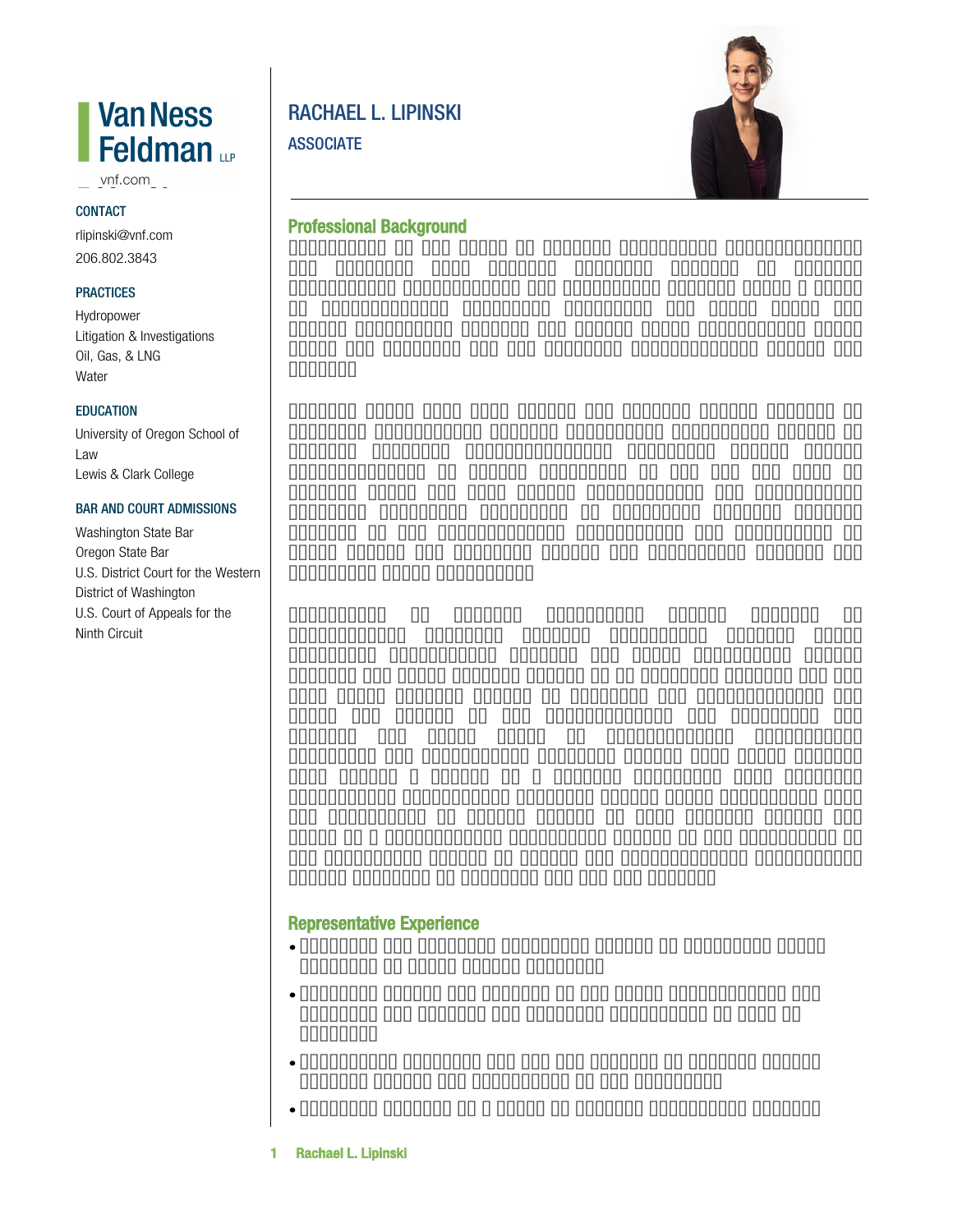

vnf.com

- Provides advice on environmental justice, including under the National Environmental Policy Act, Civil Rights Act, and Washington State Healthy Environment for All (HEAL) Act.
- Represented a public port district in litigation under the National Environmental Policy Act, Clean Water Act, and Endanger ed Species Act.
- Advised client on oil spill from hydroelectric facility, including immediate response steps and potential liabilities.

### **Government Service**

Attorney, U.S. Coast Guard, Office of Maritime and International Law, Environmental Law Division

Special Assistant U.S. Attorney, U.S. Attorney's Office for the District of Columbia

Presidential Management Fellow, Department of the Interior, Bureau of Safety and Environmental Enforcement

# **Awards and Honors**

"Best Lawyers in America" by *Best Lawyers* Environmental Law, 2022

U.S. Coast Guard Special Act Award Spirit of Excellence Award Meritorious Team Commendation Award Recipient "Ones to Watch" by Best Lawyers 2022

# **Articles and Presentations**

- Changing NEPA Implementation and What That May Mean for Hydropower, NHA's Powerhouse Newsletter, 05/31/2022
- Water Law Institute, Rocky Mountain Mineral Law Foundation, Santa Fe New Mexico, 11/04/2021
- Transboundary River Management: Transboundary Management of the Lower Snake River Dams, The Water Report, Issue 210, 08/19/2021
- The Purposeful Tension Within the Doctrine of Beneficial Use, Rocky Mountain Mineral Law Foundation Journal , Vol. 58 Issue 1 pp. 33-71, 08/02/2021
- The Dividing Line: Applying the Navigability-for-Title Test after *PPL Montana*, Oregon Law Review, Vol. 91 Issue 247, 11/01/2012

### **Alerts**

- DOJ Restores Supplemental Environmental Projects in a Slate of Environmental Justice Initiatives, 05/12/2022
- Biden Administration Walks Back Key Trump Era NEPA Regulation Changes, 04/26/2022
- Shifting Baselines: New Guidance from Army Corps and NMFS on ESA Compliance for Work on Existing Structures, 01/19/2022
- UPDATED: EPA and Army Corps Announce Latest Update to Definition of "Waters of the United States", 12/07/2021
- U.S. Supreme Court Relies on Established Doctrine in Interstate Groundwater Dispute, 12/02/2021
- **2 Rachael L. Lipinski**